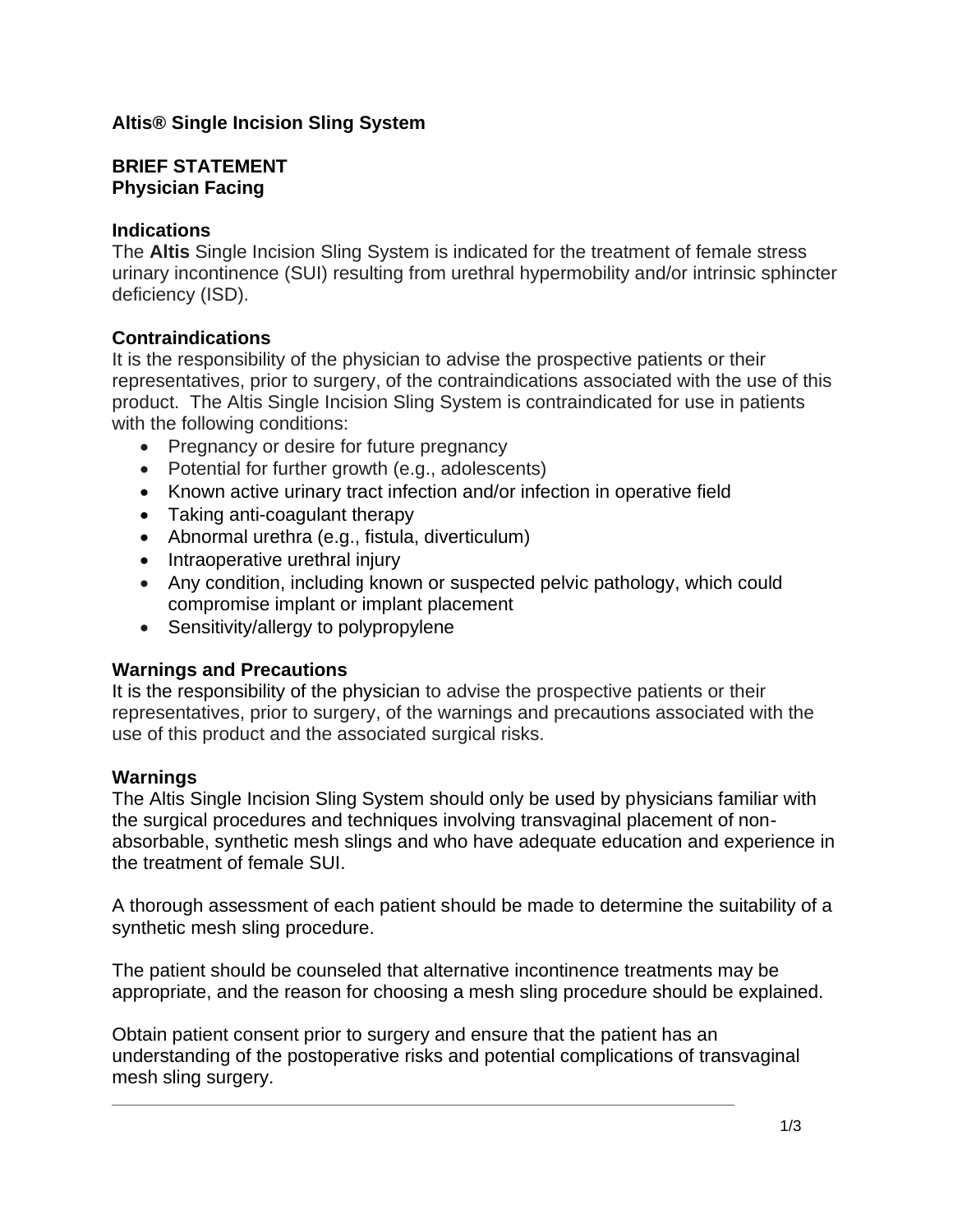Patient counseling should include a discussion that the sling to be implanted is a permanent implant and that some complications associated with the implanted mesh sling may require additional surgery; repeat surgery may not resolve these complications. Serious adverse tissue responses or infection may require removal of mesh, and complete removal of the sling may not always be possible. Individuals may have varying degrees of collagen laydown that may result in scarring.

As with all surgical procedures, patients with certain underlying conditions may be more susceptible to postoperative bleeding, impaired blood supply, compromised/delayed healing, or other complications and adverse events.

The risks and benefits of using Altis should be considered in patients.

Any future pregnancy could negate the benefits of this surgical procedure. Patients should report any bleeding, pain, abnormal vaginal discharge or sign of infection that occur at any time.

The procedure to insert the Altis sling requires good knowledge of pelvic anatomy and the correct use of the introducer needles in order to avoid damage to adjacent anatomical structures.

Cystoscopy should be performed to confirm bladder and urethral integrity.

Avoid placing excessive tension on the Altis sling during placement and adjustment to maintain sling integrity and to avoid compression of the urethra when tensioning.

# **Potential Complications**

Potential complications include mesh extrusion, pelvic/urogenital pain, groin pain, hip pain (may be related to patient positioning), urinary retention, bleeding, de novo urgency, delayed wound healing, dyspareunia, hip/groin pain, inflammation, nausea, overactive bladder, pain, pelvic hematoma, reaction to antibiotic, slight discomfort upon return to work, urinary tract infection, urine stream decreased, and voiding dysfunction.

Adverse events are known to occur with transvaginal synthetic sling procedures and implants. Adverse events following mesh implantation may be de novo, persistent, worsening, transient, or permanent.